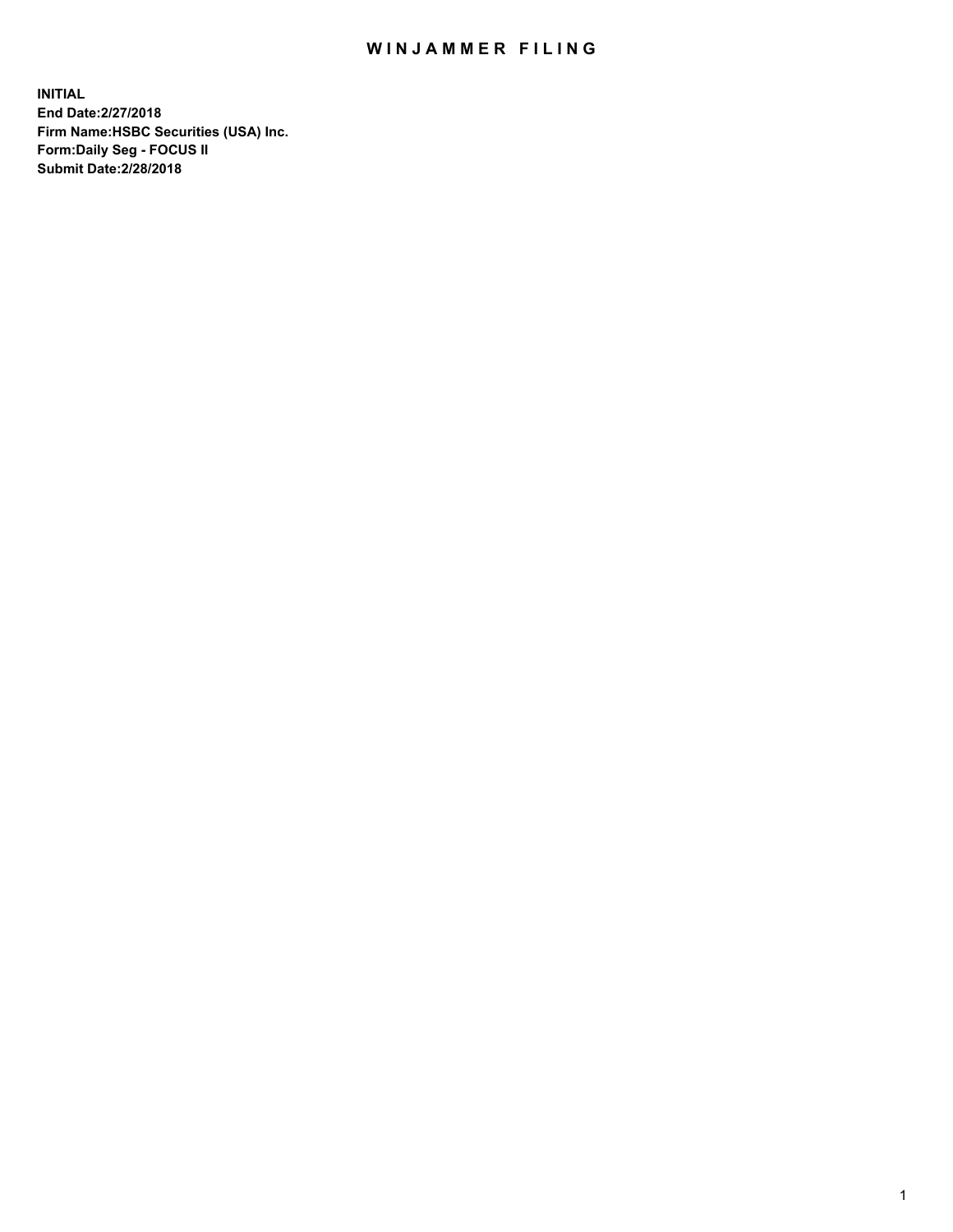## **INITIAL End Date:2/27/2018 Firm Name:HSBC Securities (USA) Inc. Form:Daily Seg - FOCUS II Submit Date:2/28/2018 Daily Segregation - Cover Page**

| Name of Company<br><b>Contact Name</b><br><b>Contact Phone Number</b><br><b>Contact Email Address</b>                                                                                                                                                                                                                         | <b>HSBC Securities (USA) Inc.</b><br><b>Michael Vacca</b><br>212-525-7951<br>michael.vacca@us.hsbc.com |
|-------------------------------------------------------------------------------------------------------------------------------------------------------------------------------------------------------------------------------------------------------------------------------------------------------------------------------|--------------------------------------------------------------------------------------------------------|
| FCM's Customer Segregated Funds Residual Interest Target (choose one):<br>a. Minimum dollar amount: ; or<br>b. Minimum percentage of customer segregated funds required:%; or<br>c. Dollar amount range between: and; or<br>d. Percentage range of customer segregated funds required between: % and %.                       | 98,000,000<br><u>0</u><br><u>00</u><br><u>00</u>                                                       |
| FCM's Customer Secured Amount Funds Residual Interest Target (choose one):<br>a. Minimum dollar amount: ; or<br>b. Minimum percentage of customer secured funds required:%; or<br>c. Dollar amount range between: and; or<br>d. Percentage range of customer secured funds required between: % and %.                         | 25,000,000<br><u>0</u><br><u>00</u><br>00                                                              |
| FCM's Cleared Swaps Customer Collateral Residual Interest Target (choose one):<br>a. Minimum dollar amount: ; or<br>b. Minimum percentage of cleared swaps customer collateral required:%; or<br>c. Dollar amount range between: and; or<br>d. Percentage range of cleared swaps customer collateral required between:% and%. | 122,000,000<br><u>0</u><br><u>00</u><br><u>00</u>                                                      |

Attach supporting documents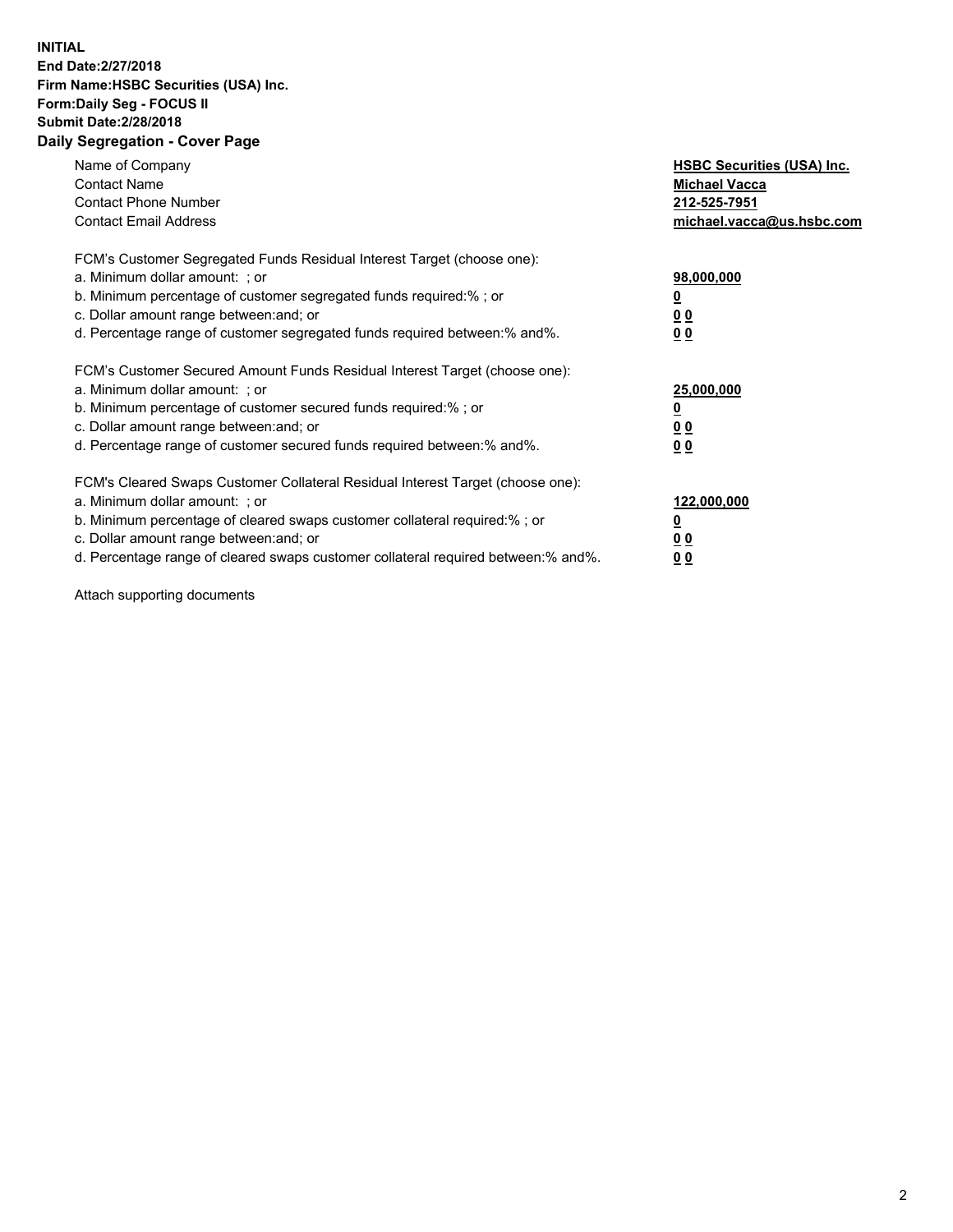**INITIAL End Date:2/27/2018 Firm Name:HSBC Securities (USA) Inc. Form:Daily Seg - FOCUS II Submit Date:2/28/2018 Daily Segregation - Secured Amounts**

Foreign Futures and Foreign Options Secured Amounts Amount required to be set aside pursuant to law, rule or regulation of a foreign government or a rule of a self-regulatory organization authorized thereunder **0** [7305] 1. Net ledger balance - Foreign Futures and Foreign Option Trading - All Customers A. Cash **18,110,097** [7315] B. Securities (at market) **103,235,105** [7317] 2. Net unrealized profit (loss) in open futures contracts traded on a foreign board of trade **12,874,257** [7325] 3. Exchange traded options a. Market value of open option contracts purchased on a foreign board of trade **0** [7335] b. Market value of open contracts granted (sold) on a foreign board of trade **0** [7337] 4. Net equity (deficit) (add lines 1. 2. and 3.) **134,219,459** [7345] 5. Account liquidating to a deficit and account with a debit balances - gross amount **3,245,480** [7351] Less: amount offset by customer owned securities **-3,244,214** [7352] **1,266** [7354] 6. Amount required to be set aside as the secured amount - Net Liquidating Equity Method (add lines 4 and 5) **134,220,725** [7355] 7. Greater of amount required to be set aside pursuant to foreign jurisdiction (above) or line 6. **134,220,725** [7360] FUNDS DEPOSITED IN SEPARATE REGULATION 30.7 ACCOUNTS 1. Cash in banks A. Banks located in the United States **44,453,004** [7500] B. Other banks qualified under Regulation 30.7 **0** [7520] **44,453,004** [7530] 2. Securities A. In safekeeping with banks located in the United States **40,744,345** [7540] B. In safekeeping with other banks qualified under Regulation 30.7 **0** [7560] **40,744,345** [7570] 3. Equities with registered futures commission merchants A. Cash **0** [7580] B. Securities **0** [7590] C. Unrealized gain (loss) on open futures contracts **0** [7600] D. Value of long option contracts **0** [7610] E. Value of short option contracts **0** [7615] **0** [7620] 4. Amounts held by clearing organizations of foreign boards of trade A. Cash **0** [7640] B. Securities **0** [7650] C. Amount due to (from) clearing organization - daily variation **0** [7660] D. Value of long option contracts **0** [7670] E. Value of short option contracts **0** [7675] **0** [7680] 5. Amounts held by members of foreign boards of trade A. Cash **15,522,412** [7700] B. Securities **62,490,761** [7710] C. Unrealized gain (loss) on open futures contracts **12,874,257** [7720] D. Value of long option contracts **0** [7730] E. Value of short option contracts **0** [7735] **90,887,430** [7740] 6. Amounts with other depositories designated by a foreign board of trade **0** [7760] 7. Segregated funds on hand **0** [7765] 8. Total funds in separate section 30.7 accounts **176,084,779** [7770] 9. Excess (deficiency) Set Aside for Secured Amount (subtract line 7 Secured Statement Page 1 from Line 8) **41,864,054** [7380] 10. Management Target Amount for Excess funds in separate section 30.7 accounts **25,000,000** [7780] 11. Excess (deficiency) funds in separate 30.7 accounts over (under) Management Target **16,864,054** [7785]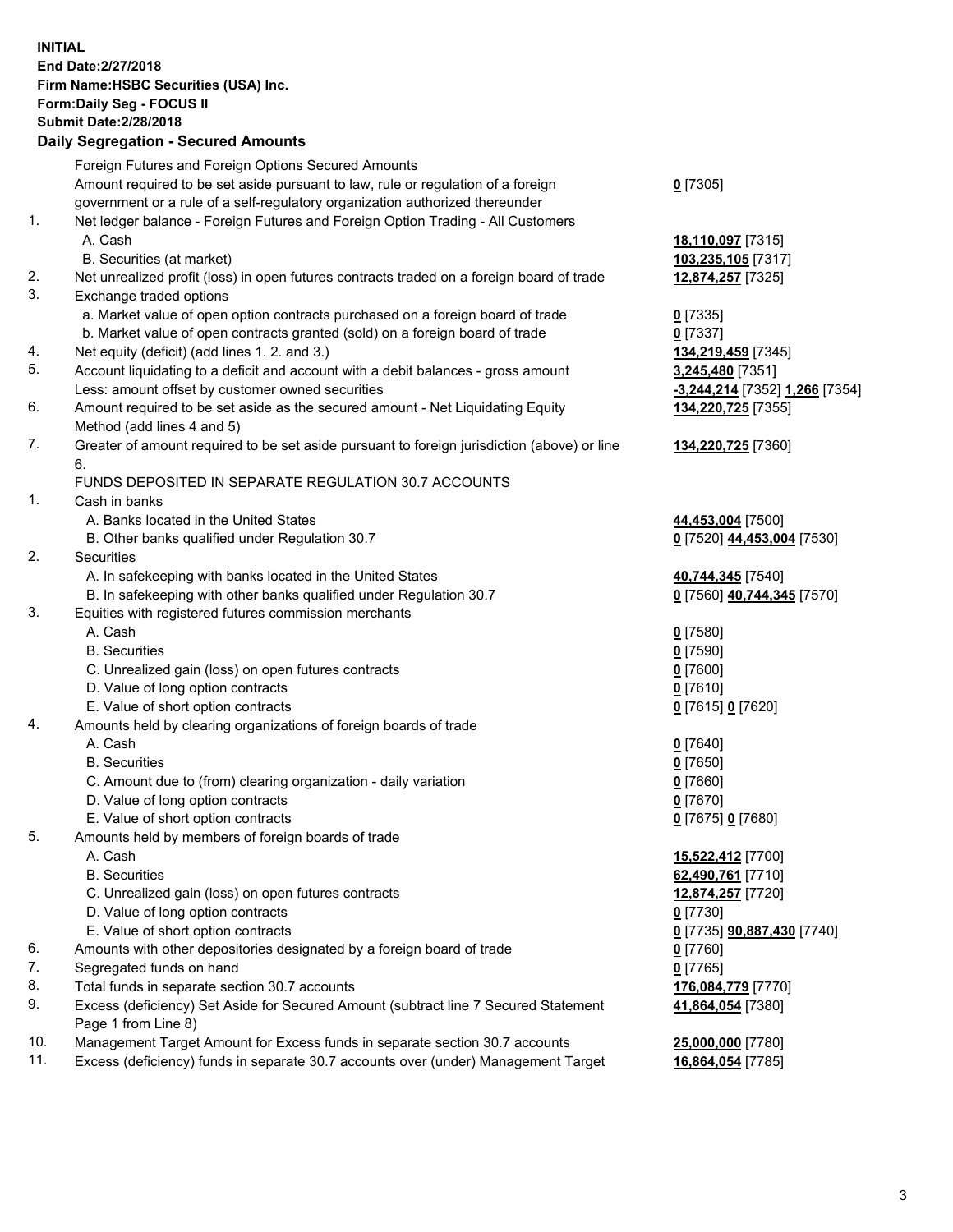| <b>INITIAL</b>                        |                                                                                     |                                  |  |  |  |
|---------------------------------------|-------------------------------------------------------------------------------------|----------------------------------|--|--|--|
| End Date: 2/27/2018                   |                                                                                     |                                  |  |  |  |
| Firm Name: HSBC Securities (USA) Inc. |                                                                                     |                                  |  |  |  |
| Form: Daily Seg - FOCUS II            |                                                                                     |                                  |  |  |  |
| <b>Submit Date: 2/28/2018</b>         |                                                                                     |                                  |  |  |  |
|                                       | Daily Segregation - Segregation Statement                                           |                                  |  |  |  |
|                                       |                                                                                     |                                  |  |  |  |
|                                       | SEGREGATION REQUIREMENTS(Section 4d(2) of the CEAct)                                |                                  |  |  |  |
| 1.                                    | Net ledger balance                                                                  |                                  |  |  |  |
|                                       | A. Cash                                                                             | -248,782,273 [7010]              |  |  |  |
|                                       | B. Securities (at market)                                                           | 1,139,413,390 [7020]             |  |  |  |
| 2.                                    | Net unrealized profit (loss) in open futures contracts traded on a contract market  | 487,006,705 [7030]               |  |  |  |
| 3.                                    | Exchange traded options                                                             |                                  |  |  |  |
|                                       | A. Add market value of open option contracts purchased on a contract market         | 197,551,160 [7032]               |  |  |  |
|                                       | B. Deduct market value of open option contracts granted (sold) on a contract market | -16,560,974 [7033]               |  |  |  |
| 4.                                    | Net equity (deficit) (add lines 1, 2 and 3)                                         | 1,558,628,008 [7040]             |  |  |  |
| 5.                                    | Accounts liquidating to a deficit and accounts with                                 |                                  |  |  |  |
|                                       | debit balances - gross amount                                                       | 95,559,162 [7045]                |  |  |  |
|                                       | Less: amount offset by customer securities                                          | -95,471,275 [7047] 87,887 [7050] |  |  |  |
| 6.                                    | Amount required to be segregated (add lines 4 and 5)                                | 1,558,715,895 [7060]             |  |  |  |
|                                       | FUNDS IN SEGREGATED ACCOUNTS                                                        |                                  |  |  |  |
| 7.                                    | Deposited in segregated funds bank accounts                                         |                                  |  |  |  |
|                                       | A. Cash                                                                             | 37,643,117 [7070]                |  |  |  |
|                                       | B. Securities representing investments of customers' funds (at market)              | $0$ [7080]                       |  |  |  |
|                                       | C. Securities held for particular customers or option customers in lieu of cash (at | 175,549,899 [7090]               |  |  |  |
|                                       | market)                                                                             |                                  |  |  |  |
| 8.                                    | Margins on deposit with derivatives clearing organizations of contract markets      |                                  |  |  |  |
|                                       | A. Cash                                                                             | 355,812,078 [7100]               |  |  |  |
|                                       | B. Securities representing investments of customers' funds (at market)              | $0$ [7110]                       |  |  |  |
|                                       | C. Securities held for particular customers or option customers in lieu of cash (at | 948,048,231 [7120]               |  |  |  |
|                                       | market)                                                                             |                                  |  |  |  |
| 9.                                    | Net settlement from (to) derivatives clearing organizations of contract markets     | -55,953,594 [7130]               |  |  |  |
| 10.                                   | Exchange traded options                                                             |                                  |  |  |  |
|                                       | A. Value of open long option contracts                                              | 197,551,160 [7132]               |  |  |  |
|                                       | B. Value of open short option contracts                                             | -16,560,974 [7133]               |  |  |  |
| 11.                                   | Net equities with other FCMs                                                        |                                  |  |  |  |
|                                       | A. Net liquidating equity                                                           | 11,233,523 [7140]                |  |  |  |
|                                       | B. Securities representing investments of customers' funds (at market)              | $0$ [7160]                       |  |  |  |
|                                       | C. Securities held for particular customers or option customers in lieu of cash (at | $0$ [7170]                       |  |  |  |
|                                       | market)                                                                             |                                  |  |  |  |
| 12.                                   | Segregated funds on hand                                                            | 15,815,260 [7150]                |  |  |  |
| 13.                                   | Total amount in segregation (add lines 7 through 12)                                | 1,669,138,700 [7180]             |  |  |  |
| 14.                                   | Excess (deficiency) funds in segregation (subtract line 6 from line 13)             | 110,422,805 [7190]               |  |  |  |
| 15.                                   | Management Target Amount for Excess funds in segregation                            | 98,000,000 [7194]                |  |  |  |
| 16.                                   | Excess (deficiency) funds in segregation over (under) Management Target Amount      | 12,422,805 [7198]                |  |  |  |
|                                       |                                                                                     |                                  |  |  |  |

Excess